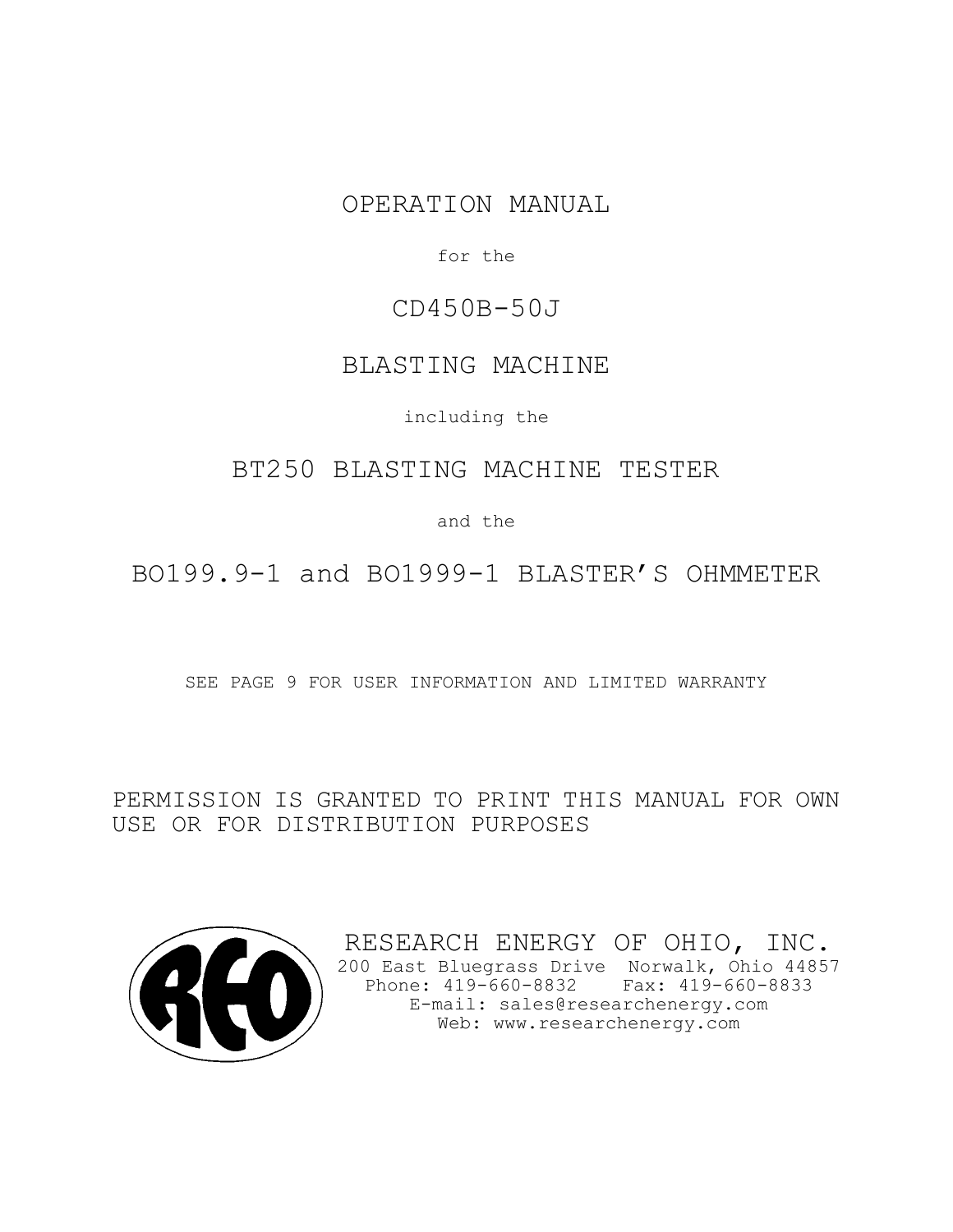# TABLE OF CONTENTS

| ACCESSORIES.<br>$\sim$ $\sim$ $\sim$ $\sim$ $\sim$ $\sim$<br>$\sim$ $\sim$ $\sim$ $\sim$ $\sim$ $\sim$ $\sim$<br>INDICATOR.<br>$\mathbf{r}$<br>$\mathbf{r}$ . The set of the set of $\mathbf{r}$<br>$\sim$<br>SPECIFICATIONS<br>$\mathbf{r}$ , $\mathbf{r}$ , $\mathbf{r}$ , $\mathbf{r}$ , $\mathbf{r}$ , $\mathbf{r}$ , $\mathbf{r}$<br>4<br>4<br>OPERATION.<br>5<br>Operational Test<br>.<br>6<br>8<br>Battery Replacement<br>8<br>REPAIRS.<br>the contract of the contract of the contract of the contract of the contract of the contract of the contract of<br>USER INFORMATION AND LIMITED WARRANTY<br>$\mathbf{r}$ , $\mathbf{r}$ , $\mathbf{r}$ , $\mathbf{r}$ , $\mathbf{r}$ , $\mathbf{r}$ , $\mathbf{r}$<br>9<br>BT250 BLASTING MACHINE TESTERS<br>APPENDIX A<br>. 10<br>Self Test<br>General Operating Procedure 11<br><b>Batteries</b><br>. 11<br>Battery Replacement<br>APPENDIX B BO199.9-1 AND BO1999-1 BLASTER'S OHMMETER<br>. 13<br>Operation<br>Operational Test 13<br>General Operating Procedure 13<br>Battery<br>. 14<br>Battery Replacement<br>APPENDIX C<br>LEAD LINES<br>Conditions Which Cause Firing Cable and Lead Line Failure 15<br>APPENDIX D<br>MISFIRES<br>If a Misfire Occurs<br>16<br>$\mathbf{1}$ , $\mathbf{1}$ , $\mathbf{1}$ , $\mathbf{1}$ , $\mathbf{1}$ , $\mathbf{1}$ , $\mathbf{1}$ , $\mathbf{1}$ , $\mathbf{1}$ , $\mathbf{1}$ , $\mathbf{1}$ , $\mathbf{1}$ , $\mathbf{1}$ , $\mathbf{1}$ , $\mathbf{1}$ , $\mathbf{1}$ , $\mathbf{1}$ , $\mathbf{1}$ , $\mathbf{1}$ , $\mathbf{1}$ , | INTRODUCTION<br>3               |
|---------------------------------------------------------------------------------------------------------------------------------------------------------------------------------------------------------------------------------------------------------------------------------------------------------------------------------------------------------------------------------------------------------------------------------------------------------------------------------------------------------------------------------------------------------------------------------------------------------------------------------------------------------------------------------------------------------------------------------------------------------------------------------------------------------------------------------------------------------------------------------------------------------------------------------------------------------------------------------------------------------------------------------------------------------------------------------------------------------------------------------------------------------------------------------------------------------------------------------------------------------------------------------------------------------------------------------------------------------------------------------------------------------------------------------------------------------------------------------------------------------------------------------------|---------------------------------|
|                                                                                                                                                                                                                                                                                                                                                                                                                                                                                                                                                                                                                                                                                                                                                                                                                                                                                                                                                                                                                                                                                                                                                                                                                                                                                                                                                                                                                                                                                                                                       |                                 |
|                                                                                                                                                                                                                                                                                                                                                                                                                                                                                                                                                                                                                                                                                                                                                                                                                                                                                                                                                                                                                                                                                                                                                                                                                                                                                                                                                                                                                                                                                                                                       |                                 |
|                                                                                                                                                                                                                                                                                                                                                                                                                                                                                                                                                                                                                                                                                                                                                                                                                                                                                                                                                                                                                                                                                                                                                                                                                                                                                                                                                                                                                                                                                                                                       |                                 |
|                                                                                                                                                                                                                                                                                                                                                                                                                                                                                                                                                                                                                                                                                                                                                                                                                                                                                                                                                                                                                                                                                                                                                                                                                                                                                                                                                                                                                                                                                                                                       |                                 |
|                                                                                                                                                                                                                                                                                                                                                                                                                                                                                                                                                                                                                                                                                                                                                                                                                                                                                                                                                                                                                                                                                                                                                                                                                                                                                                                                                                                                                                                                                                                                       |                                 |
|                                                                                                                                                                                                                                                                                                                                                                                                                                                                                                                                                                                                                                                                                                                                                                                                                                                                                                                                                                                                                                                                                                                                                                                                                                                                                                                                                                                                                                                                                                                                       |                                 |
|                                                                                                                                                                                                                                                                                                                                                                                                                                                                                                                                                                                                                                                                                                                                                                                                                                                                                                                                                                                                                                                                                                                                                                                                                                                                                                                                                                                                                                                                                                                                       |                                 |
|                                                                                                                                                                                                                                                                                                                                                                                                                                                                                                                                                                                                                                                                                                                                                                                                                                                                                                                                                                                                                                                                                                                                                                                                                                                                                                                                                                                                                                                                                                                                       |                                 |
|                                                                                                                                                                                                                                                                                                                                                                                                                                                                                                                                                                                                                                                                                                                                                                                                                                                                                                                                                                                                                                                                                                                                                                                                                                                                                                                                                                                                                                                                                                                                       |                                 |
|                                                                                                                                                                                                                                                                                                                                                                                                                                                                                                                                                                                                                                                                                                                                                                                                                                                                                                                                                                                                                                                                                                                                                                                                                                                                                                                                                                                                                                                                                                                                       |                                 |
|                                                                                                                                                                                                                                                                                                                                                                                                                                                                                                                                                                                                                                                                                                                                                                                                                                                                                                                                                                                                                                                                                                                                                                                                                                                                                                                                                                                                                                                                                                                                       |                                 |
|                                                                                                                                                                                                                                                                                                                                                                                                                                                                                                                                                                                                                                                                                                                                                                                                                                                                                                                                                                                                                                                                                                                                                                                                                                                                                                                                                                                                                                                                                                                                       |                                 |
|                                                                                                                                                                                                                                                                                                                                                                                                                                                                                                                                                                                                                                                                                                                                                                                                                                                                                                                                                                                                                                                                                                                                                                                                                                                                                                                                                                                                                                                                                                                                       |                                 |
|                                                                                                                                                                                                                                                                                                                                                                                                                                                                                                                                                                                                                                                                                                                                                                                                                                                                                                                                                                                                                                                                                                                                                                                                                                                                                                                                                                                                                                                                                                                                       |                                 |
|                                                                                                                                                                                                                                                                                                                                                                                                                                                                                                                                                                                                                                                                                                                                                                                                                                                                                                                                                                                                                                                                                                                                                                                                                                                                                                                                                                                                                                                                                                                                       |                                 |
|                                                                                                                                                                                                                                                                                                                                                                                                                                                                                                                                                                                                                                                                                                                                                                                                                                                                                                                                                                                                                                                                                                                                                                                                                                                                                                                                                                                                                                                                                                                                       |                                 |
|                                                                                                                                                                                                                                                                                                                                                                                                                                                                                                                                                                                                                                                                                                                                                                                                                                                                                                                                                                                                                                                                                                                                                                                                                                                                                                                                                                                                                                                                                                                                       |                                 |
|                                                                                                                                                                                                                                                                                                                                                                                                                                                                                                                                                                                                                                                                                                                                                                                                                                                                                                                                                                                                                                                                                                                                                                                                                                                                                                                                                                                                                                                                                                                                       |                                 |
|                                                                                                                                                                                                                                                                                                                                                                                                                                                                                                                                                                                                                                                                                                                                                                                                                                                                                                                                                                                                                                                                                                                                                                                                                                                                                                                                                                                                                                                                                                                                       |                                 |
|                                                                                                                                                                                                                                                                                                                                                                                                                                                                                                                                                                                                                                                                                                                                                                                                                                                                                                                                                                                                                                                                                                                                                                                                                                                                                                                                                                                                                                                                                                                                       |                                 |
|                                                                                                                                                                                                                                                                                                                                                                                                                                                                                                                                                                                                                                                                                                                                                                                                                                                                                                                                                                                                                                                                                                                                                                                                                                                                                                                                                                                                                                                                                                                                       |                                 |
|                                                                                                                                                                                                                                                                                                                                                                                                                                                                                                                                                                                                                                                                                                                                                                                                                                                                                                                                                                                                                                                                                                                                                                                                                                                                                                                                                                                                                                                                                                                                       |                                 |
|                                                                                                                                                                                                                                                                                                                                                                                                                                                                                                                                                                                                                                                                                                                                                                                                                                                                                                                                                                                                                                                                                                                                                                                                                                                                                                                                                                                                                                                                                                                                       |                                 |
|                                                                                                                                                                                                                                                                                                                                                                                                                                                                                                                                                                                                                                                                                                                                                                                                                                                                                                                                                                                                                                                                                                                                                                                                                                                                                                                                                                                                                                                                                                                                       |                                 |
|                                                                                                                                                                                                                                                                                                                                                                                                                                                                                                                                                                                                                                                                                                                                                                                                                                                                                                                                                                                                                                                                                                                                                                                                                                                                                                                                                                                                                                                                                                                                       |                                 |
|                                                                                                                                                                                                                                                                                                                                                                                                                                                                                                                                                                                                                                                                                                                                                                                                                                                                                                                                                                                                                                                                                                                                                                                                                                                                                                                                                                                                                                                                                                                                       |                                 |
|                                                                                                                                                                                                                                                                                                                                                                                                                                                                                                                                                                                                                                                                                                                                                                                                                                                                                                                                                                                                                                                                                                                                                                                                                                                                                                                                                                                                                                                                                                                                       |                                 |
|                                                                                                                                                                                                                                                                                                                                                                                                                                                                                                                                                                                                                                                                                                                                                                                                                                                                                                                                                                                                                                                                                                                                                                                                                                                                                                                                                                                                                                                                                                                                       |                                 |
|                                                                                                                                                                                                                                                                                                                                                                                                                                                                                                                                                                                                                                                                                                                                                                                                                                                                                                                                                                                                                                                                                                                                                                                                                                                                                                                                                                                                                                                                                                                                       |                                 |
|                                                                                                                                                                                                                                                                                                                                                                                                                                                                                                                                                                                                                                                                                                                                                                                                                                                                                                                                                                                                                                                                                                                                                                                                                                                                                                                                                                                                                                                                                                                                       |                                 |
|                                                                                                                                                                                                                                                                                                                                                                                                                                                                                                                                                                                                                                                                                                                                                                                                                                                                                                                                                                                                                                                                                                                                                                                                                                                                                                                                                                                                                                                                                                                                       |                                 |
|                                                                                                                                                                                                                                                                                                                                                                                                                                                                                                                                                                                                                                                                                                                                                                                                                                                                                                                                                                                                                                                                                                                                                                                                                                                                                                                                                                                                                                                                                                                                       |                                 |
|                                                                                                                                                                                                                                                                                                                                                                                                                                                                                                                                                                                                                                                                                                                                                                                                                                                                                                                                                                                                                                                                                                                                                                                                                                                                                                                                                                                                                                                                                                                                       |                                 |
|                                                                                                                                                                                                                                                                                                                                                                                                                                                                                                                                                                                                                                                                                                                                                                                                                                                                                                                                                                                                                                                                                                                                                                                                                                                                                                                                                                                                                                                                                                                                       |                                 |
|                                                                                                                                                                                                                                                                                                                                                                                                                                                                                                                                                                                                                                                                                                                                                                                                                                                                                                                                                                                                                                                                                                                                                                                                                                                                                                                                                                                                                                                                                                                                       |                                 |
|                                                                                                                                                                                                                                                                                                                                                                                                                                                                                                                                                                                                                                                                                                                                                                                                                                                                                                                                                                                                                                                                                                                                                                                                                                                                                                                                                                                                                                                                                                                                       |                                 |
|                                                                                                                                                                                                                                                                                                                                                                                                                                                                                                                                                                                                                                                                                                                                                                                                                                                                                                                                                                                                                                                                                                                                                                                                                                                                                                                                                                                                                                                                                                                                       |                                 |
|                                                                                                                                                                                                                                                                                                                                                                                                                                                                                                                                                                                                                                                                                                                                                                                                                                                                                                                                                                                                                                                                                                                                                                                                                                                                                                                                                                                                                                                                                                                                       |                                 |
|                                                                                                                                                                                                                                                                                                                                                                                                                                                                                                                                                                                                                                                                                                                                                                                                                                                                                                                                                                                                                                                                                                                                                                                                                                                                                                                                                                                                                                                                                                                                       |                                 |
|                                                                                                                                                                                                                                                                                                                                                                                                                                                                                                                                                                                                                                                                                                                                                                                                                                                                                                                                                                                                                                                                                                                                                                                                                                                                                                                                                                                                                                                                                                                                       |                                 |
|                                                                                                                                                                                                                                                                                                                                                                                                                                                                                                                                                                                                                                                                                                                                                                                                                                                                                                                                                                                                                                                                                                                                                                                                                                                                                                                                                                                                                                                                                                                                       |                                 |
|                                                                                                                                                                                                                                                                                                                                                                                                                                                                                                                                                                                                                                                                                                                                                                                                                                                                                                                                                                                                                                                                                                                                                                                                                                                                                                                                                                                                                                                                                                                                       |                                 |
|                                                                                                                                                                                                                                                                                                                                                                                                                                                                                                                                                                                                                                                                                                                                                                                                                                                                                                                                                                                                                                                                                                                                                                                                                                                                                                                                                                                                                                                                                                                                       |                                 |
|                                                                                                                                                                                                                                                                                                                                                                                                                                                                                                                                                                                                                                                                                                                                                                                                                                                                                                                                                                                                                                                                                                                                                                                                                                                                                                                                                                                                                                                                                                                                       |                                 |
|                                                                                                                                                                                                                                                                                                                                                                                                                                                                                                                                                                                                                                                                                                                                                                                                                                                                                                                                                                                                                                                                                                                                                                                                                                                                                                                                                                                                                                                                                                                                       | Some Causes of Misfires<br>. 16 |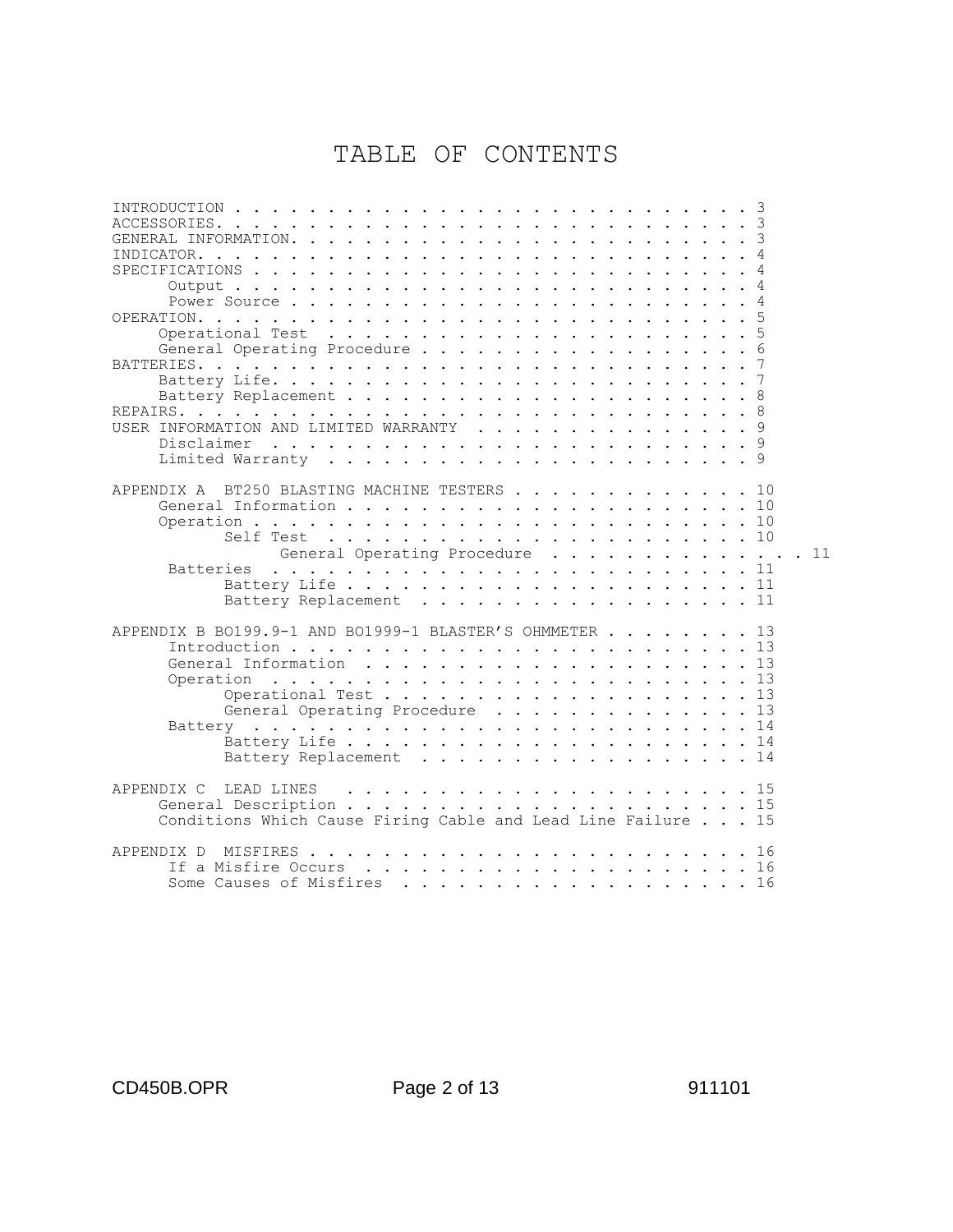### INTRODUCTION

The Research Energy of Ohio, Inc. (REO) CD450B-50J Blasting Machine is a single circuit capacitor discharge blasting machine using solid state electronics. The Blasting Machine can detonate up to 500 U.S. manufactured electric detonators wired in a balanced parallel series circuit. The energy for the detonator circuit is supplied by a 550 microfarad capacitor charged to 450 volts. Primary power to charge the capacitor and to operate the electronics is derived from internal alkaline dry cell batteries.

# ACCESSORIES

The accessories listed below are available for testing the CD450B-50J Blasting Machine and for testing electric detonator circuits. Please refer to the APPENDIX for additional information.

> BT250 Blasting Machine Tester (See APPENDIX A.) BO199.9-1 and BO1999-1 Blaster's Ohmmeters (See APPENDIX B)

CAUTION: WE URGE YOU TO USE ONLY RESEARCH ENERGY OF OHIO, INC. REPLACEMENT PARTS AND ACCESSORIES. We are aware of other replacement products for the REO system, and feel that they do not meet all of our technical and safety standards. We have observed in products manufactured by others frayed and poorly made solder connections which may allow circuit to circuit and/or circuit to case shorts, unprotected connectors which may allow excessive leakage current and subsequent voltage breakdown, unshunted circuits during shot wiring and connection of the electric detonators and incorrect wiring which may result in misfires and may present a shock hazard. Furthermore, some of these products violate, in our opinion, the Federal Coal Mine Safety Standard 30CFR77, Part 77.1303 "Explosives Handling and Use".

## GENERAL INFORMATION

The CHARGE and FIRE pushbutton switches are on the top panel. The two lead line terminals are also on the top panel.

The CHARGING/READY TO FIRE indicator on the panel flashes when the energy storage capacitor is being charged, and is on steady when the energy storage capacitor reaches the design voltage. It does not indicate energy and therefore does not guarantee that the energy storage capacitor has enough energy output to fire the electric detonators. Energy output must be determined as discussed in Operational Test Procedure.

The output terminals are shunted until the FIRE switch is depressed.

The Blasting Machine will shut down upon release of the CHARGE switch.

The machine cannot be fired until the voltage on the capacitor reaches the design voltage and the safety circuit is released.

# Indicator

CDB50J\_OPR Page 3 of 16 000228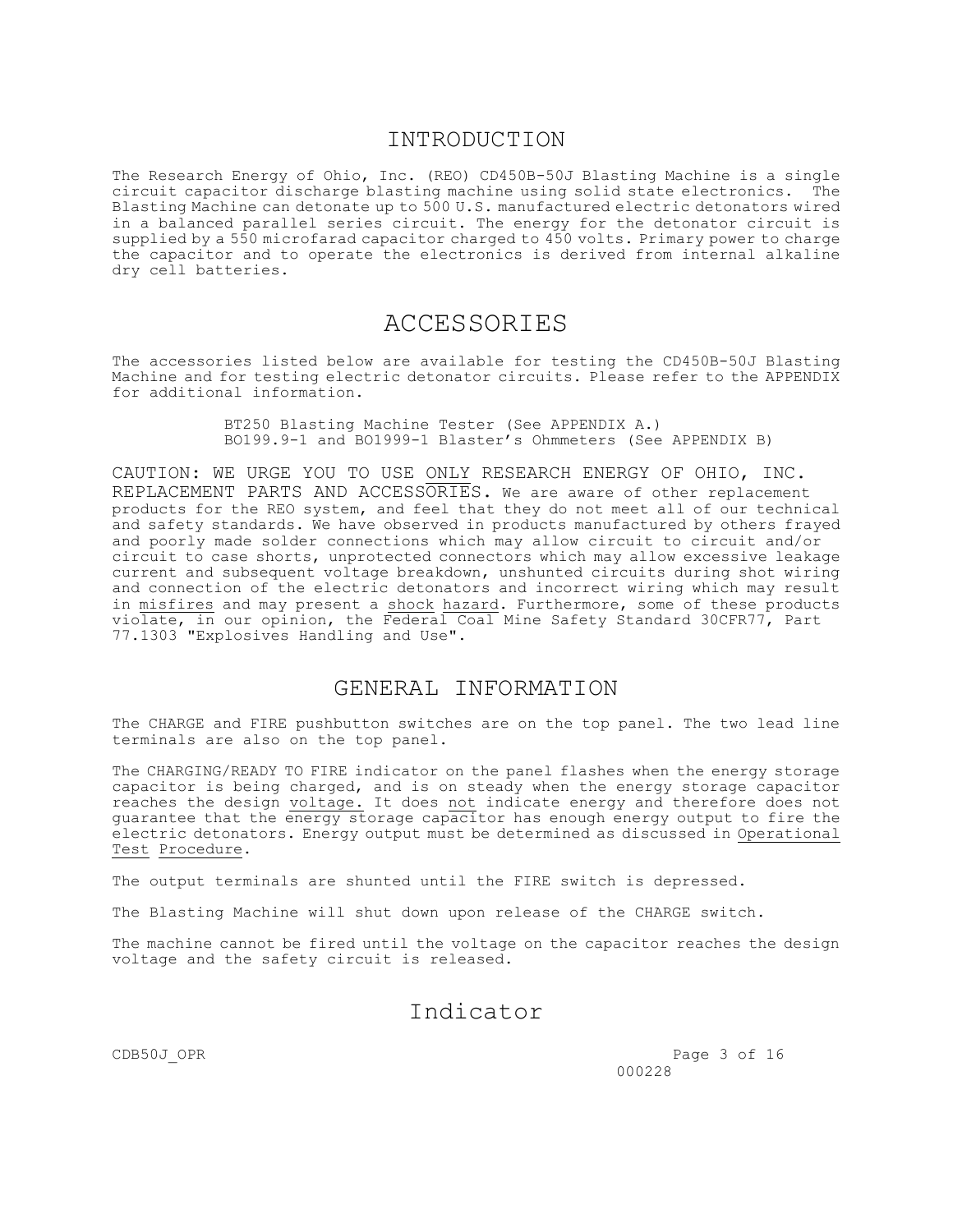| Quantity<br>Indicator (LED) |  |
|-----------------------------|--|
|-----------------------------|--|

Function

 1 CHARGING/READY TO FIRE When flashing, indicates the energy storage capacitor is charging. When on steady, indicates the energy storage capacitor is at the design voltage. (Does not indicate energy. Energy output must be determined as discussed in Operational Test Procedure.)

# SPECIFICATIONS

#### Output:

| Number circuits:<br>Nominal Capacitance:<br>Nominal Voltage:<br>Internal Resistance:<br>Nominal<br>Energy: | 550 MFD<br>450 VDC<br>1.5 ohms at 75 F (24 C), 2 ohms at 20 F (-7<br>C), 2.5 ohms at 0 F $(-32 C)$ .<br>50 Joules |     |
|------------------------------------------------------------------------------------------------------------|-------------------------------------------------------------------------------------------------------------------|-----|
| Electric Detonator Capacity:*                                                                              |                                                                                                                   |     |
|                                                                                                            | Straight Series:                                                                                                  | 100 |
|                                                                                                            | detonators<br>Parallel Series:                                                                                    | 500 |
|                                                                                                            | detonators**                                                                                                      |     |

- \* 3 ohm max lead line and 2 ohm electric detonators, based on U.S. standard detonator rating of 20 mj/ohm delivered in 5 ms.
- \*\* 8 series of 63, or 9 series of 56, or 10 series of 50 electric detonators of 2 ohms each.

### Power Source:

Type: Internal "C" cell ALKALINE batteries. Quantity: Eight. Access: Remove the plate on the top panel of the blasting machine.

WARNING: USE ONLY ALKALINE TYPE BATTERIES. Do not use carbon-zinc type batteries as these do not have the amperage capacity to operate the Blasting Machine.

WARNING: DO NOT OPERATE THE BLASTING MACHINE IF THE BATTERY COVER IS NOT IN PLACE.

# OPERATION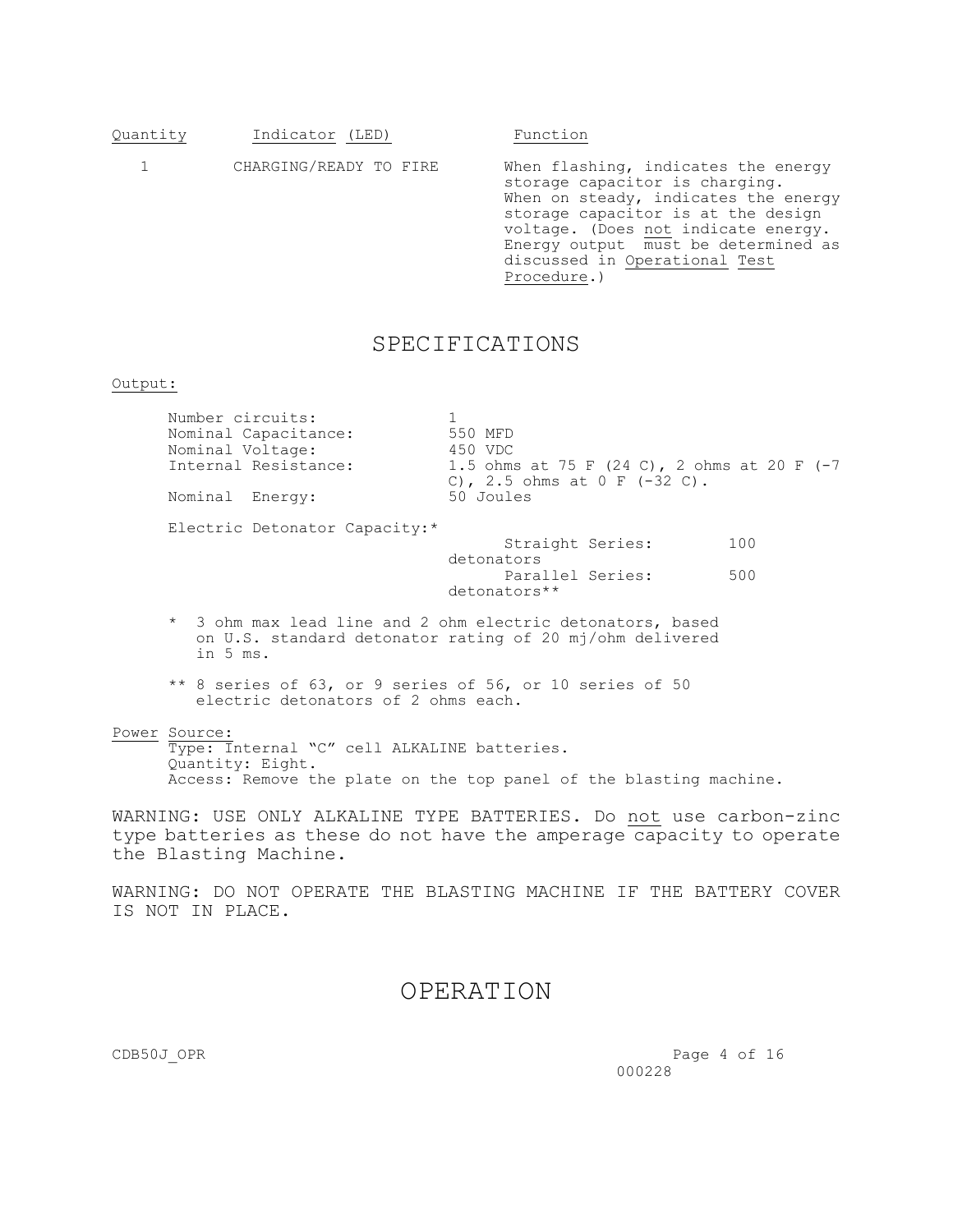#### Operational Test

WARNING: BLASTING PROCEDURES, ELECTRIC DETONATOR SELECTION, CIRCUIT DESIGN AND TIMING ARE THE RESPONSIBILITY OF THE USER. Consult with the mine Explosives Engineer and with the explosives suppliers for necessary information and training for safe, efficient blasts.

IMPORTANT: The following procedure will check out most of the functions of the CD450B-50J Blasting Machine. Since capacitor stored energy can only be measured when discharging, the blasting machine must be connected to a BT250 Blasting Machine Tester (or other suitable test method), prior to each use, to determine if the energy output of the blasting machine is sufficient to fire electric detonators.

CAUTION: The output of the CD450B-50J Blasting Machine is a "pulse" of voltage of relatively short duration. Multimeters, voltmeters and other field instruments cannot respond to this short duration voltage and therefore cannot be used to determine if the blasting machine output voltage is normal.

WARNING: DO NOT TEST THE BLASTING MACHINE NEAR ACTIVE BLAST SITES OR USING LIVE OR DANGEROUS EXPLOSIVE DEVICES.

- 1. Connect the blasting machine to a BT250 or other suitable test load. (See APPENDIX C for using a BT250).
- 2. Depress the CHARGE pushbutton switch and hold it down. The CHARGING/READY TO FIRE indicator should flash as the machine charges, and come on steady after 10 to 30 seconds. It should remain on steady as long as the CHARGE pushbutton switch is held down.

IMPORTANT: The CHARGING/READY TO FIRE indicator lights steady when the energy storage capacitor reaches the design voltage. It does not indicate energy and therefore cannot indicate if the blasting machine has sufficient energy to detonate the electric detonators.

WARNING: DANGER - HIGH VOLTAGE - SHOCK HAZARD. KEEP BODY AND HANDS CLEAR OF TERMINALS AND CONDUCTORS. CONTACT WITH ELECTRICAL CONDUCTORS COULD CAUSE SERIOUS INJURY OR DEATH.

- 3. After the CHARGING/READY TO FIRE indicator is on steady continue holding the CHARGE pushbutton switch down and depress the FIRE pushbutton switch. Continue holding both switches down for 3 seconds.
	- A. Verify that the test load was energized approximately 1/4 second after the FIRE pushbutton switch was depressed.
	- B. Verify that the CHARGING/READY TO FIRE indicator is unlit.
	- C Verify that the energy output of the blasting machine was at least 100% of

CDB50J\_OPR Page 5 of 16 000228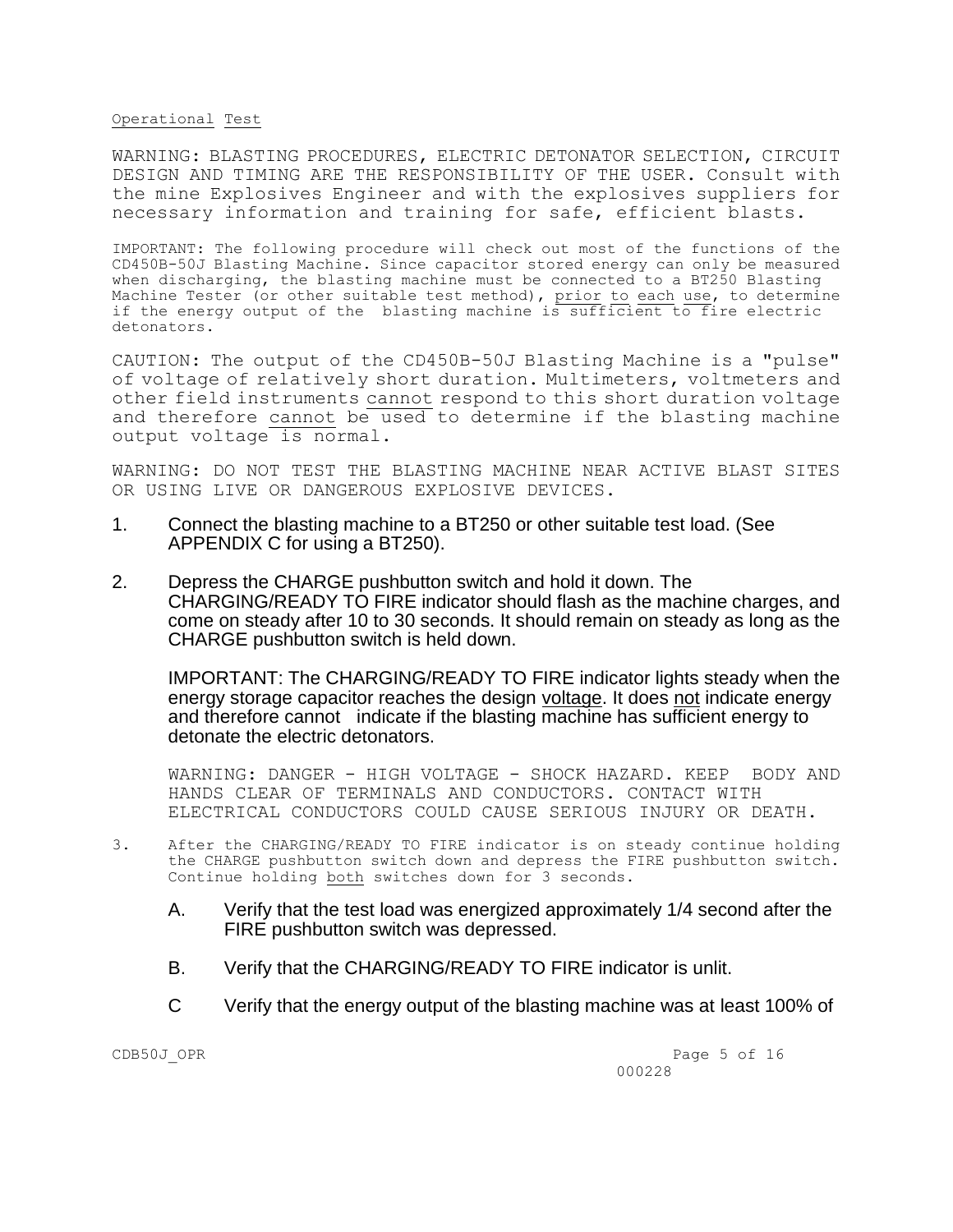rated energy.

- 4. After observing the above, release both pushbutton switches.
- 5. Secure the blasting machine.

## General Operating Procedure

Note: The following procedure is intended as a guide only, and each user must prepare and verify his own procedure consistent with Local, State, and Federal regulations.

CAUTION - USE OF THIS MACHINE REQUIRES THAT THE OPERATOR HAS BEEN TRAINED IN BLASTING TECHNIQUES.

WARNING: BATTERIES ALONE CAN FIRE ELECTRIC DETONATORS. KEEP BATTERIES AWAY FROM THE BLASTING CIRCUITS.

WARNING: NEVER CONNECT THE BLASTING CIRCUIT TO THE BLASTING MACHINE UNTIL YOU ARE READY TO FIRE THE BLAST.

- 1. Perform the Operational Test Procedure (including measurement of energy output) prior to bringing the blasting machine into the blast area.
- 2. Obtain electric detonator firing recommendations from the detonator manufacturer. Check the blasting circuit calculations prior to connecting to the Blasting Machine.
- 3. Connect the detonator wires to the lead lines using balanced series-parallel circuits as recommended by the detonator manufacturer.

CAUTION: Keep the lead lines shunted during wiring of the electric detonators by connecting the lead line wires to the SHUNTED terminals on the cable reel or by twisting them together.

- 4. MAKE SURE THAT ALL PERSONNEL HAVE BEEN REMOVED TO A SAFE LOCATION.
- 5. Check the electric detonator circuit continuity and resistance (including the lead lines) using an approved Blaster's Ohmmeter.
- 6. Shunt the lead lines after checking the circuits by connecting the lead lines to the SHUNTED terminals on the cable reel or by twisting the cable wires together until the blast is ready to be initiated.
- 7. Remove the wires from the SHUNT terminals on the cable reel and connect the wires to the terminals on the blasting machine. KEEP HANDS AND BODY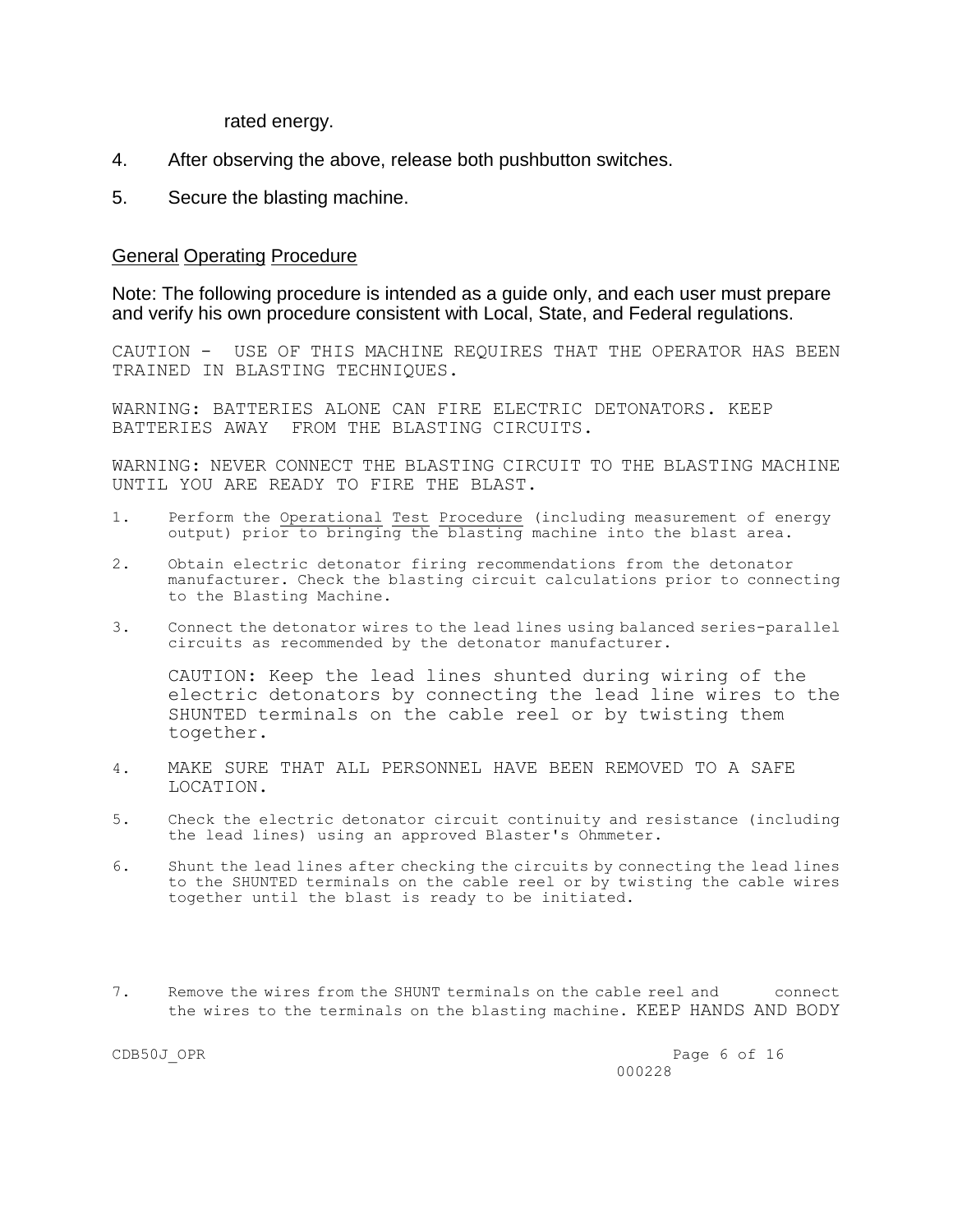CLEAR OF CONDUCTORS. CONTACT WITH ELECTRICAL CONDUCTORS COULD CAUSE SERIOUS INJURY OR DEATH.

- 8. Depress the CHARGE switch and hold it down. The CHARGING/READY TO FIRE indicator flashes as the capacitor charges and comes on steady when the capacitor reaches the design voltage. Release of the CHARGE switch will discharge the capacitor within 10 seconds.
- 9. When the CHARGING/READY TO FIRE indicator is on steady, continue holding the CHARGE switch down, and firmly depress the FIRE switch. Continue holding both switches down until the firing operation is complete.

IMPORTANT: The CHARGING/READY TO FIRE indicator does not indicate energy and therefore cannot indicate if the blasting machine has sufficient energy output to detonate the electric detonators. Output energy must be determined as discussed in the Operational Test Procedure.

- 10. After the firing operation is complete, wait 5 seconds then release both switches.
- 11. Disconnect and shunt the blasting cable.
- 12. The blaster should secure the machine again after use.
- 13. If the Blasting Machine should fail to fire, release both switches, disconnect and shunt the blasting cable, notify personnel of blast delay and consult this manual.

### BATTERIES

WARNING: USE ONLY ALKALINE TYPE BATTERIES. Do not use carbon-zinc type batteries as they do not have the amperage capacity to operate the Blasting Machine.

#### Battery Life

Battery replacement is required when the time required to charge the blasting machine (i.e., the time required for the CHARGING/READY TO FIRE indicator to come on steady after depressing the CHARGE pushbutton switch) exceeds about 30 seconds. This is an arbitrary figure and is chosen only because an operator usually feels uncomfortable if the charge time is greater than about 30 seconds. When the CHARGING/READY TO FIRE indicator lights steady, even if the charge time is greater than 30 seconds, the energy storage capacitor is charged to the design voltage.

Test firing a blasting machine into a tester or charging to test the READY TO FIRE indicator depletes battery life the same as firing an actual blast.

#### Battery Replacement

Remove the battery cover on the top panel to gain access to the batteries. The Blasting Machine requires eight Alkaline "C" cell type batteries. After battery replacement, replace the battery cover.

CDB50J\_OPR Page 7 of 16 000228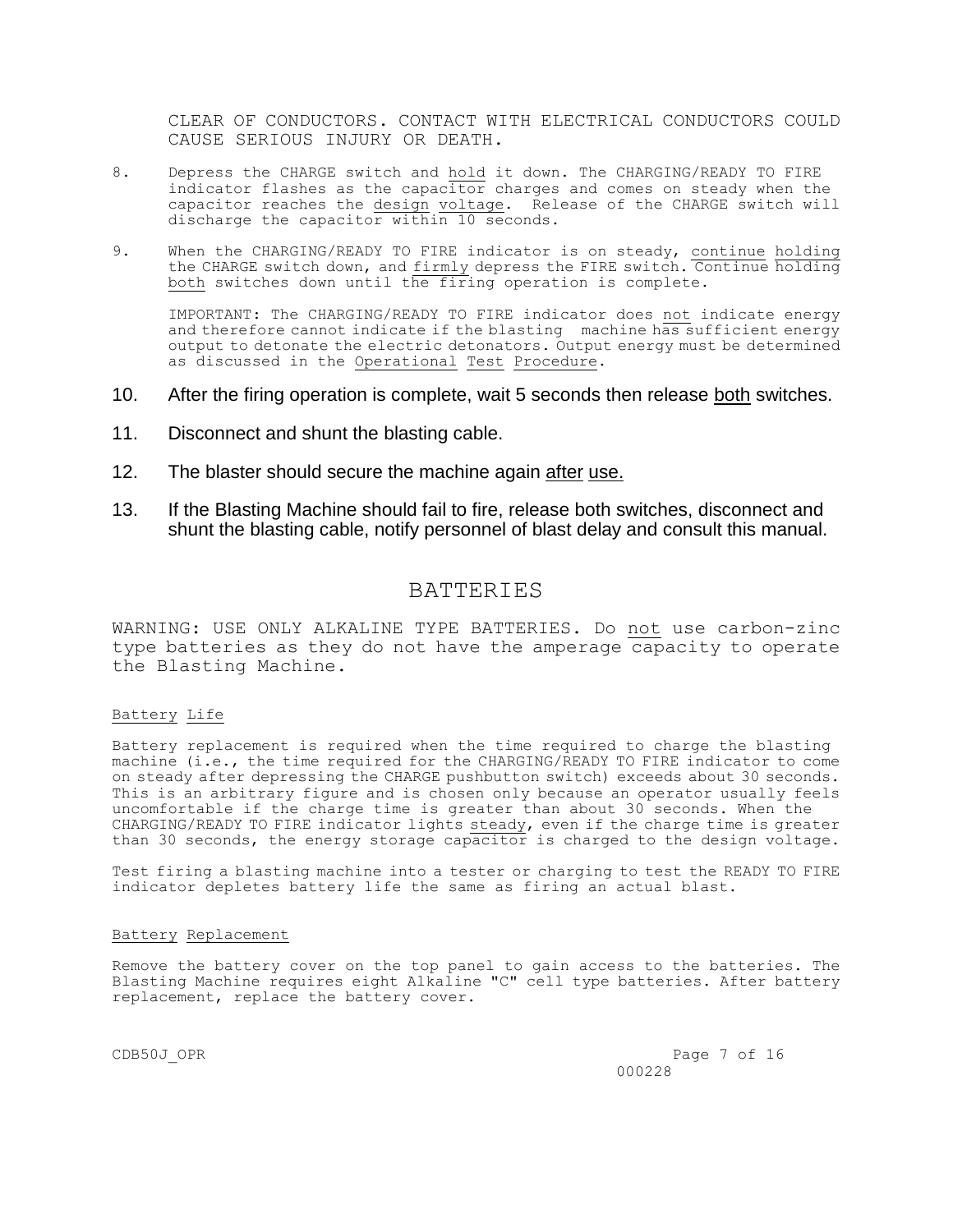CAUTION: OBSERVE POLARITY WHEN REPLACING THE BATTERIES. Insert the batteries according to the label(s) on the battery holders. INCORRECT POLARITY WILL DAMAGE THE BLASTING MACHINE.

CAUTION: WHEN REPLACING THE BATTERIES, USE ALL NEW BATTERIES. DO NOT USE PARTIALLY USED BATTERIES AS THESE WILL BECOME EXHAUSTED BEFORE THE OTHERS AND MAY LEAK CHEMICALS CAUSING SEVERE DAMAGE TO THE BLASTING MACHINE.

CAUTION: REMOVE THE BATTERIES AND EXAMINE THEM FOR CHEMICAL LEAKAGE AT LEAST EVERY SIX MONTHS. REPLACE THE BATTERIES AT LEAST YEARLY EVEN IF NOT EXHAUSTED. DO NOT STORE THE BLASTING MACHINE FOR PROLONGED PERIODS WITH THE BATTERIES INSTALLED.

WARNING: DO NOT OPERATE THE BLASTING MACHINE IF THE BATTERY COVER IN NOT IN PLACE.

# REPAIRS

The CD450B-50J Blasting Machine, BT250 Blasting Machine Tester, BO199.9-1 Blaster's Ohmmeter and BO1999-1 Blaster's Ohmmeter must be repaired only at the factory to ensure quality workmanship, and for updating to current production standards. Quality control tests are performed and exact replacement parts are used. Each item repaired is subjected to the same quality control tests as new production. Such procedures and the specialized test equipment required are not available in the field or at other generalized repair shops.

If repair is required, please return the item with shipping charges prepaid to the factory at the address listed below. Include a note or letter describing the problem and include the name and telephone number of the person(s) knowledgeable of the problem. If the equipment is sent by Greyhound Bus Lines, there is a pickup charge which will be added to your repair bill.

> Research Energy of Ohio, Inc. 200 East Bluegrass Drive Norwalk, Ohio 44857

Phone: (419) 660-8832 Fax: (419) 660-8833 E-mail: repair@researchenergy.com Web: www.researchenergy.com

### USER INFORMATION AND LIMITED WARRANTY

Disclaimer

 The information contained in this manual is the instructions and recommendations of Research Energy of Ohio, Inc. Federal, State and/or Local laws,

CDB50J\_OPR Page 8 of 16 000228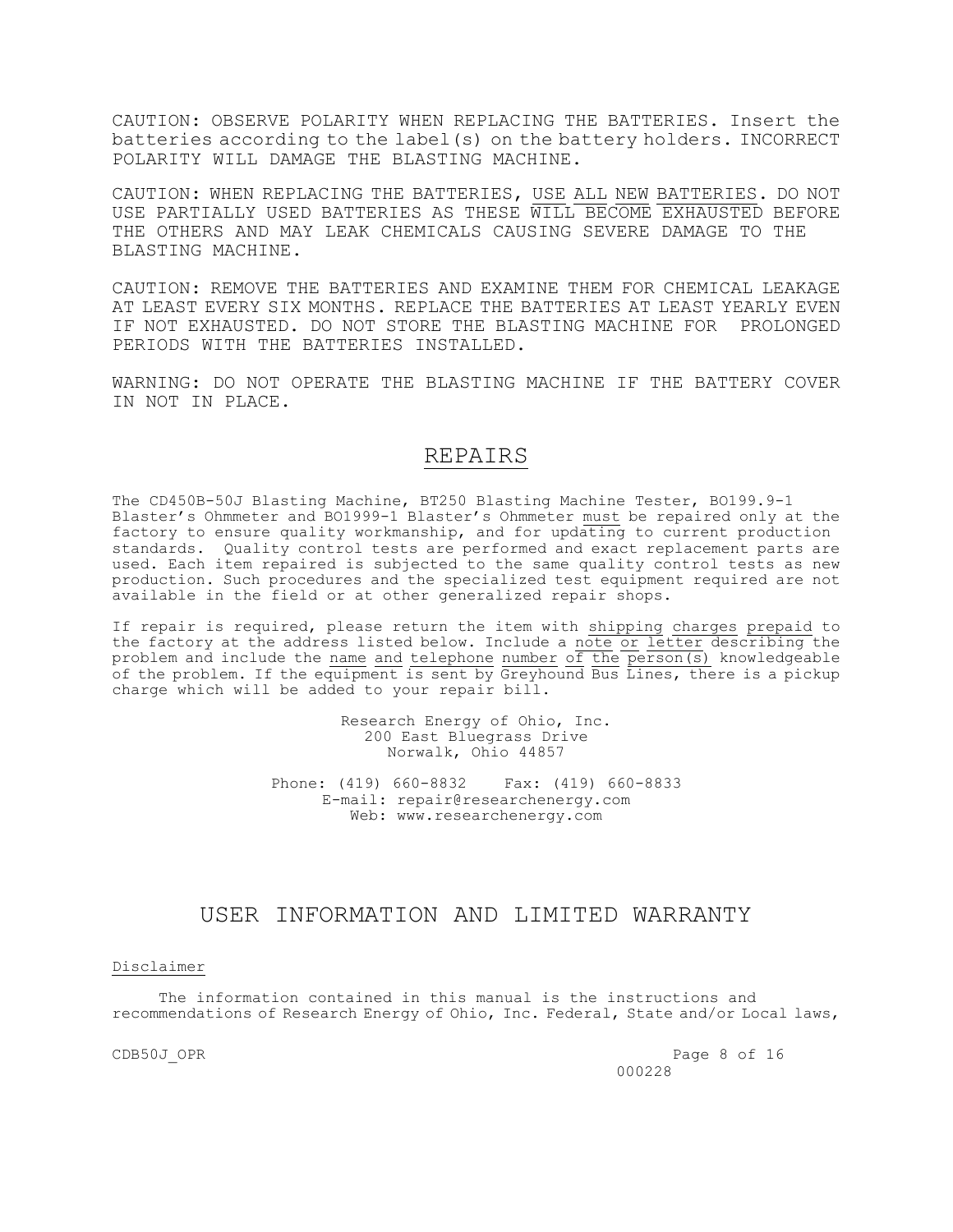rules and regulations may alter the sequence of operating the equipment. It is the responsibility of the purchaser and user to insure use consistent with Federal, State and/or Local laws, rules and regulations. It is the responsibility of the receiving office to register this document to the appropriate department and person(s) responsible for mine and blasting safety.

WARNING: BLASTING PROCEDURES, E.B. CAP SELECTION, E.B. CAP CIRCUIT DESIGN, SHOT LAYOUT AND TIMING ARE THE RESPONSIBILITY OF THE USER. Consult with the mine Explosives Engineer and with the explosives suppliers for necessary information and training for safe, efficient blasts.

#### Limited Warranty

 Each unit is tested extensively before shipment and carries a 90 day LIMITED WARRANTY. If the unit fails to test or perform due to a defect in material or workmanship and is returned with shipping prepaid to Research Energy of Ohio, Inc., 200 East Bluegrass Drive, Norwalk, Ohio 44857, it will be repaired or replaced at our option. This LIMITED WARRANTY is void if the equipment has been dismantled, altered, or otherwise abused in any way.

 The above LIMITED WARRANTY is exclusive and in lieu of all warranties, express or implied, including any implied warranty of merchantability or fitness for a particular purpose. Under no circumstances shall Seller or Manufacturer be liable for damages of any description occasioned by or resulting from operation or use of this equipment.

 We cannot anticipate all conditions under which this information and our products, or our products in combination with the products of other manufacturers, may be used and therefore accept no responsibility for the results obtained, the suitability or the safety of our products when used alone or in combination with other products. The user must make his own tests to determine the suitability and safety of each product and product combination for his own purpose. We sell the product without warranty and the buyers and users assume all responsibility and liability for all losses (including anticipated profits), consequential damages, or incidental damages arising from the use of our products alone or in combination with other products.

 Use of this equipment by persons not trained in blasting techniques will make the warranty null and void.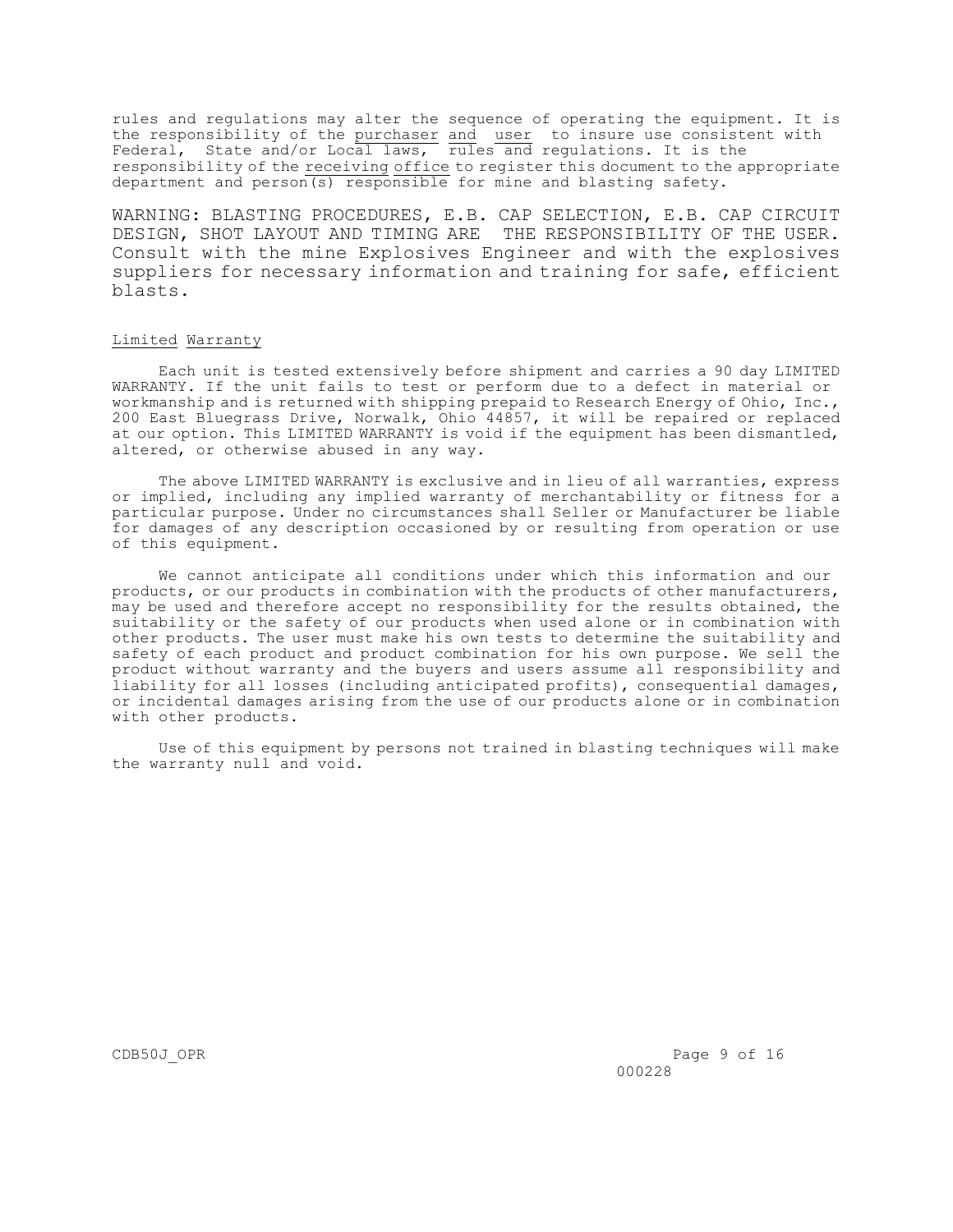### APPENDIX A

# BT250 BLASTING MACHINE TESTER

### GENERAL INFORMATION

#### WARNING: DO NOT TEST BLASTING MACHINES OR ACCESSORIES NEAR ACTIVE BLAST SITES.

The Research Energy of Ohio, Inc. (REO) Model BT250 Blasting Machine Tester measures the output energy of REO CD450-50J, CD450A-50J, CD450B-50J, CD600-100J and CD700-60J Capacitor Discharge Blasting Machines. Please note that the CD450B-50J Blasting Machine is electrically identical to the CD450-50J Blasting Machine. Therefore, use the CD450-50J setting on the BT250 Blasting Machine Tester if the Tester label does not list the CD450B-50J Blasting Machine. A ruggedized LED display allows the user to view the energy output of the REO CD Blasting Machines. The blasting machine tester contains an internal ten ohm load resistor across the terminals to which the CD blasting machine under test is connected. Two 24" leads with spade connectors on each end are supplied.

A machine selector switch on the BT250 tester is provided to select the model blasting machine being tested.

The BT250 automatically performs a self test when first turned on, and turns off automatically after approximately 8 seconds.

The BT250 turns on automatically the instant a blasting machine is fired into the unit. It turns off automatically after approximately 8 seconds.

The BT250 Blasting Machine Tester is not intended to be a precise instrument such as would be used for laboratory measurements of output energy. It is intended to be used in the field prior to each blast to compare the output with initial measurements made by a BT250 Blasting Machine Tester when the true output was known. IF ANY QUESTIONS ARISE AS TO THE OUTPUT OF THE CD BLASTING MACHINE, PLEASE CONSULT WITH THE MANUFACTURER BEFORE SHIPPING THE MACHINE BACK FOR LABORATORY TESTS.

### OPERATION

#### Self Test

 The BT250 will automatically perform a self test each time the machine selector switch is set to the test position. Illumination of the BAT and CAL "LED" indicates proper operation of the test instrument. This procedure will last approximately 8 seconds and then the tester will automatically shut off.

#### General Operating Procedure

1. Set the rotary switch on the BT250 CD Blasting Machine Tester to the

CDB50J\_OPR Page 10 of 16 000228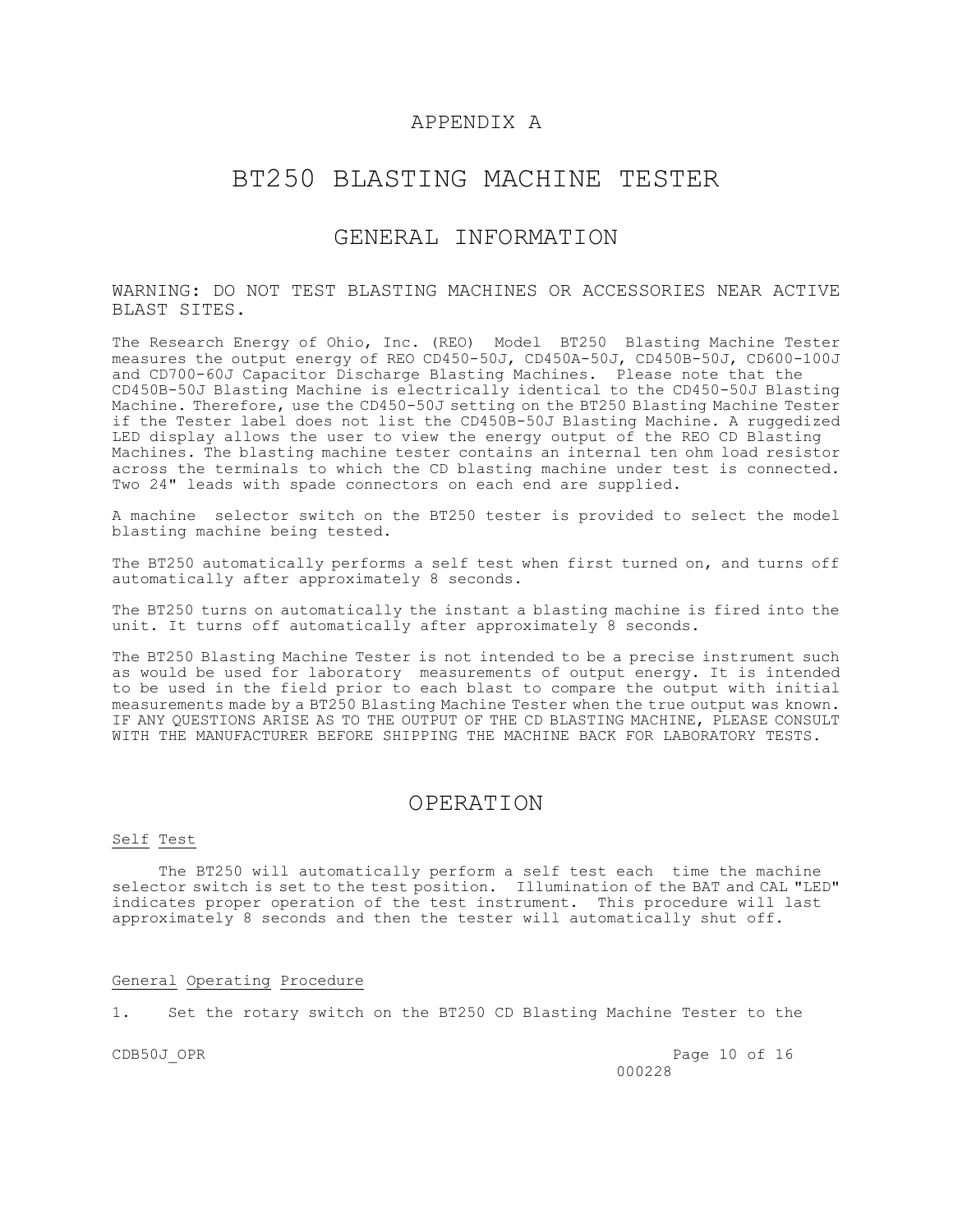correct blasting machine model to be tested.

- 2. Connect the tester to the blasting machine using the 2 leads provided.
- 3. Charge and fire the blasting machine into the tester.

The tester turns on automatically the instant the blasting machine fires.

### B. The bar graph displays the PERCENTAGE OF RATED ENERGY output from the blasting machine.

WARNING: DO NOT USE THE BLASTING MACHINE IF THE ENERGY OUTPUT IS LESS THAN 100 PERCENT.

- C. If the bar graph does not illuminate or if the ERROR light illuminates, check the machine selection switch and confirm that the proper machine position has been selected.
- 4. The tester remains on for approximately 8 seconds after the blasting machine fires.
- 5. The tester turns off automatically after use.

### BATTERIES

#### Battery Life

Under normal use, Alkaline type batteries will last up to 800 blasting machine tests. Battery replacement is required when the BAT. OK or CAL. OK LED bar does not illuminate, or decreases in intensity, during self test of the BT250 Blasting Machine Tester.

#### Battery Replacement

The BT250 Blasting Machine Tester uses two 9 volt Alkaline batteries, Eveready 522 or equal, available in most department stores, drug stores and electronic supply stores.

To replace the batteries, loosen the four screws on the back of the tester. Remove the cover. Remove the old batteries and insert the new alkaline batteries, observing polarity. After battery replacement, make sure that the gasket on the back cover is sealing properly and that the four screws are securely tightened.

WARNING: USE ONLY ALKALINE TYPE BATTERIES. Do not use carbon-zinc or any other type batteries as they do not have the capacity to operate the BT250 Blasting Machine Tester.

CAUTION: OBSERVE POLARITY WHEN REPLACING THE BATTERIES. INCORRECT POLARITY WILL DAMAGE THE ENERGY TESTER.

CDB50J\_OPR Page 11 of 16 000228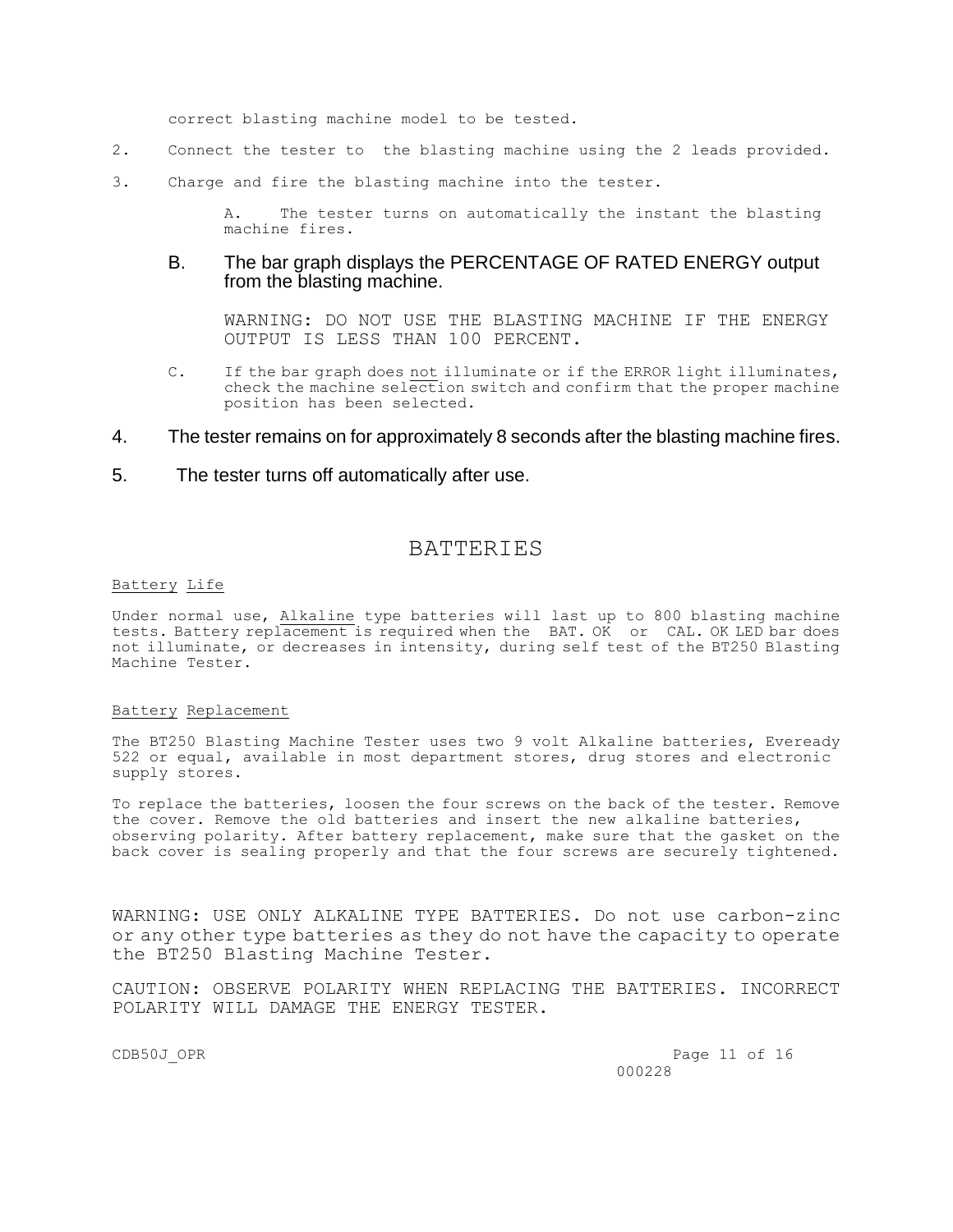CAUTION: EXAMINE BATTERIES AT LEAST EVERY 3 MONTHS FOR CHEMICAL LEAKAGE. REPLACE BATTERIES AT LEAST YEARLY EVEN IF NOT EXHAUSTED. REMOVE BATTERIES FROM THE ENERGY TESTER IF IT IS NOT GOING TO BE USED FOR TWO OR MORE MONTHS.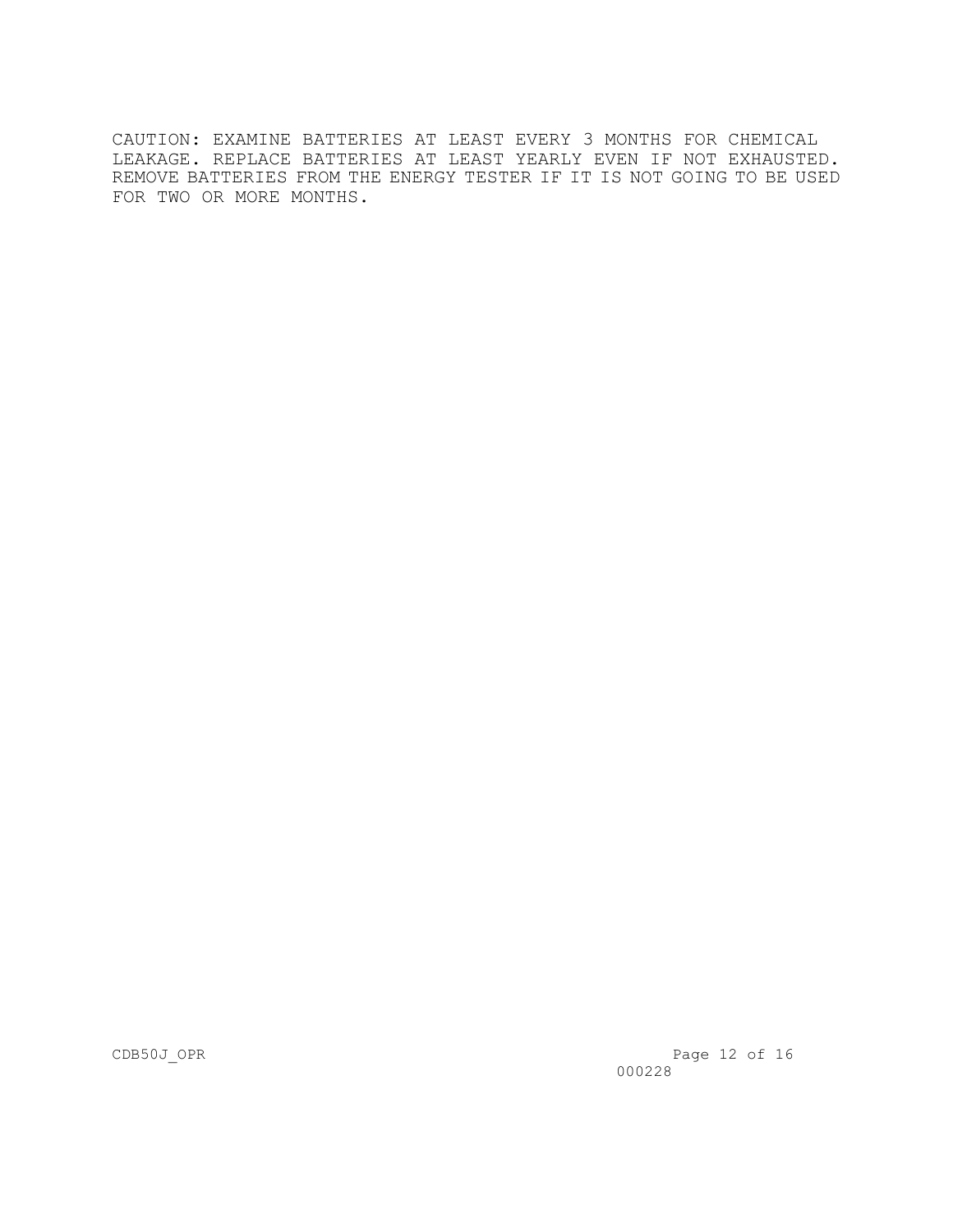### APPENDIX B

# BO1999-1 and BO199.9-1 BLASTER'S OHMMETER

### INTRODUCTION

The REO BO1999-1 and BO199.9-1 Blaster's Ohmmeters are pocket-size SINGLE CIRCUIT models designed for general use. A nylon cord attached to the case allows the ohmmeter to hang from around the neck for convenient use. Long battery life, a rugged water resistant enclosure and heavy duty terminals provide the blaster with a dependable unit. This user-friendly digital ohmmeter speeds up circuit check-out and provides vital information necessary to assure a successful blast.

### GENERAL INFORMATION

The REO BO1999-1 and BO199.9-1 Blaster's Ohmmeters provide nominal values of circuit resistance on a large easy-to-read digital display. Two terminals on the ohmmeter are provided for single circuit testing. The BO1999-1 Blaster's Ohmmeter measures resistance of 0 - 1999 ohms in one ohm increments, with an accuracy of +/- 1 ohm. The BO199.9-1 Blaster's Ohmmeter measures resistance of 0 - 199.9 ohms in one-tenth ohm increments, with an accuracy of  $+/- 0.1$  ohm. The maximum test current is less than 3 milliamperes. The ohmmeter turns on automatically when a circuit is detected, and turns off automatically when the circuit is disconnected.

### OPERATION

#### Operational Test

- 1. Do not connect a blasting circuit to the Blaster's Ohmmeter until this Operational Test has been performed.
- 2. Short the terminals on the ohmmeter with a short piece of wire.
- 3. The ohmmeter should turn on and indicate 000 (+/- 1) ohm for the BO1999-1 Onmmeter, or 00.0 (+/- 0.1) ohm for the BO199.9-1 Ohmmeter.
- 4. If the battery is in need of replacement, BAT appears on the display.
- 5. Remove the short from the terminals on the ohmmeter. The ohmmeter should turn off and remain off.

#### General Operating Procedure

Note: The following procedure is intended as a guide only, and each user must prepare and verify his own procedure consistent with Local, State, and Federal regulations. Complete Operating Instructions appear on the back of the Blaster's Ohmmeter.

CAUTION - USE OF THIS EQUIPMENT REQUIRES THAT THE OPERATOR HAS BEEN TRAINED AND CERTIFIED IN BLASTING TECHNIQUES. WARNING: BATTERIES ALONE CAN FIRE ELECTRIC DETONATORS. KEEP BATTERIES AWAY FROM THE BLASTING CIRCUITS.

CDB50J\_OPR Page 13 of 16 000228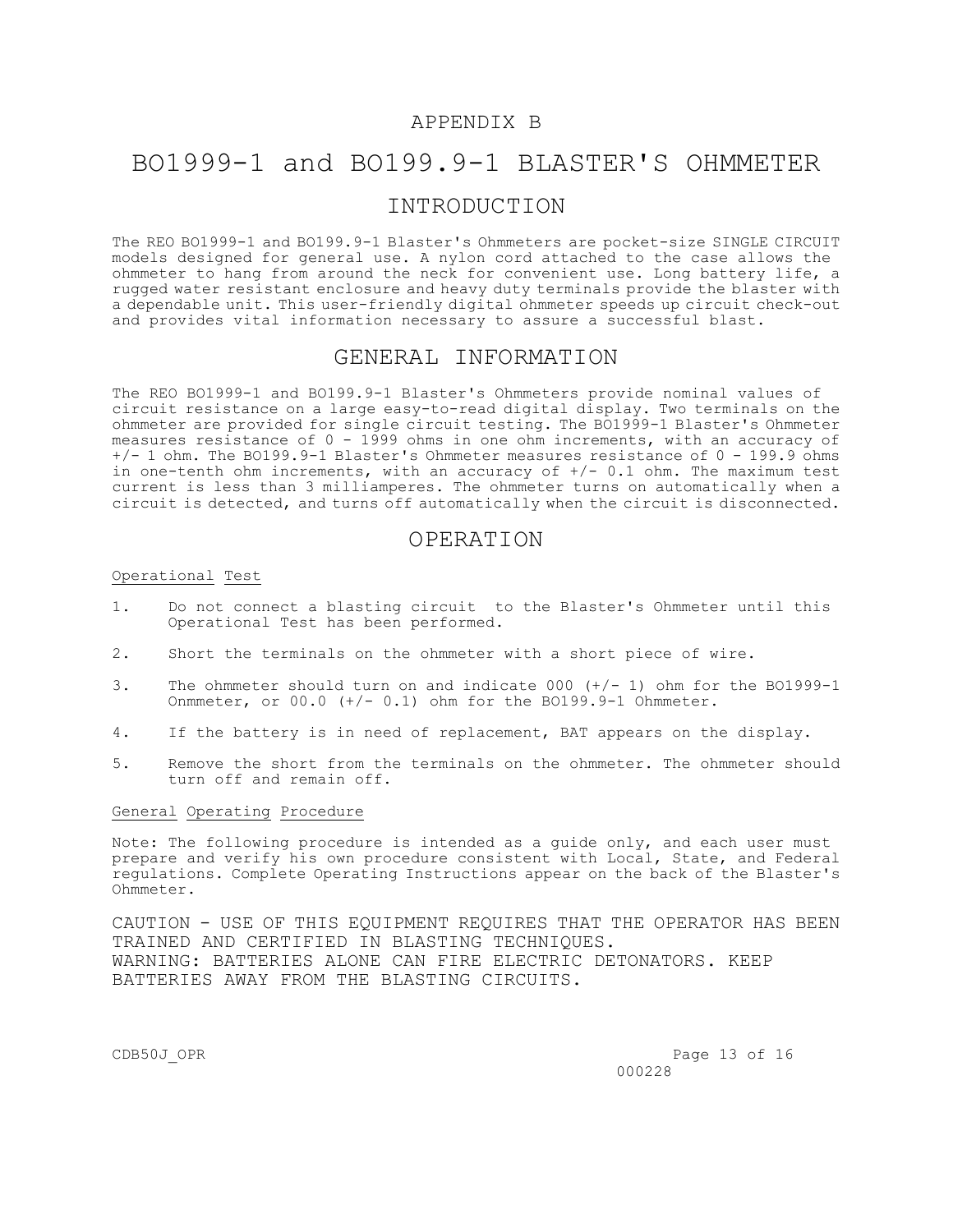WARNING: KEEP THE BLASTING CIRCUITS SHUNTED WHEN NOT CONNECTED TO THE OHMMETER. MINIMIZE THE TIME THE BLASTING CIRCUITS ARE CONNECTED TO THE OHMMETER BY TAKING RESISTANCE VALUES QUICKLY. RECORD THE DATA IN A LOG BOOK FOR ANALYSIS AND FUTURE REFERENCE.

- 1. Perform the Operational Test.
- 2. Connect the blasting circuit to the terminals on the Blaster's Ohmmeter.
- 3. Note the resistance displayed.
	- Note: 1--- will be displayed if the resistance exceeds the ohmmeter range.
- 4. Shunt the blasting circuit after testing.

### BATTERY

#### Battery Life

Under normal use, an Alkaline type battery will last more than 2000 hours of operation. During use of the ohmmeter, BAT will appear on the display when the battery is in need of replacement.

#### Battery Replacement

The BO1999-1 and BO199.9-1 Blaster's Ohmmeters use one 9 volt Alkaline battery, Eveready 522 or equal, available in most department stores, drug stores, and electronic supply stores.

To replace the battery, loosen and remove the two  $1/4$ " screws which fasten the back cover to the tester. Remove the back. Remove the old battery and insert the new alkaline battery, observing polarity. After battery replacement, make sure that the gasket on the back cover is sealing properly and that the two screws are securely tightened.

WARNING: USE ONLY AN ALKALINE TYPE BATTERY. Do not use a carbon-zinc type battery as it does not have the capacity to operate the BO1999-1 or BO199.9-1 Blaster's Ohmmeter.

CAUTION: OBSERVE POLARITY WHEN REPLACING THE BATTERY. INCORRECT POLARITY WILL DAMAGE THE BLASTING MACHINE.

CAUTION: EXAMINE BATTERY AT LEAST EVERY 3 MONTHS FOR CHEMICAL LEAKAGE. REPLACE THE BATTERY AT LEAST YEARLY EVEN IF NOT EXHAUSTED. REMOVE THE BATTERY FROM THE BLASTER'S OHMMETER IF IT IS NOT GOING TO BE USED FOR TWO OR MORE MONTHS.

### APPENDIX C

# LEAD LINES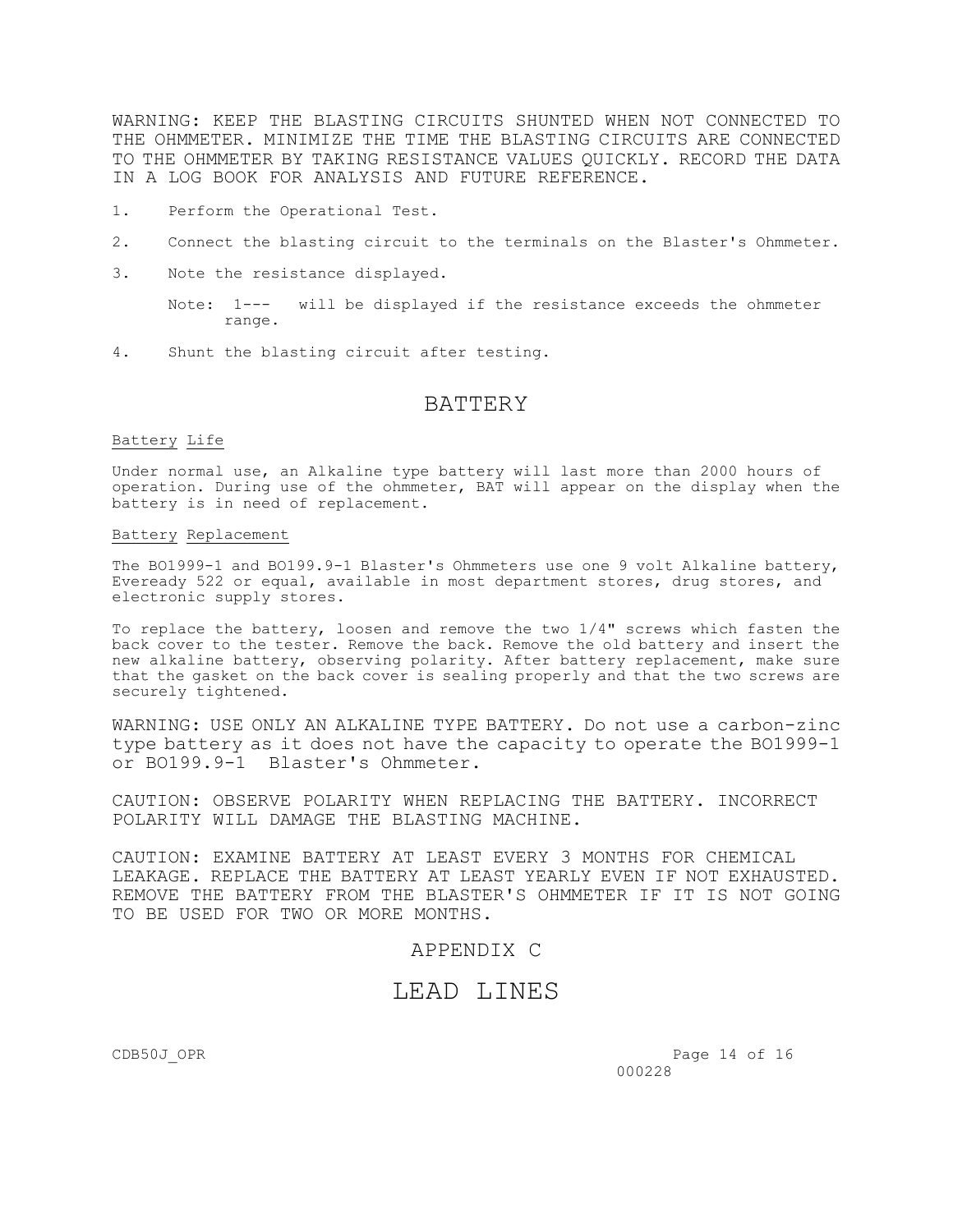# GENERAL DESCRIPTION

The firing cable or lead lines are the fragile part of the blasting system. In some operations these are considered expendable. The life expectancy of the lead lines or firing cable is dependent on the conditions to which it is subjected and subsequent care. It is vital that the lead lines or firing cable be inspected and maintained after each blast if they are to be reused.

# CONDITIONS WHICH CAUSE FIRING CABLE AND LEAD LINE FAILURE

- 1. If the firing cable or lead line is pulled or jerked by the blast, it may be damaged. To prevent this, allow enough hookup wire or leg wire from the electric detonator to wrap around a small 10 to 15 pound rock. The rock will be jerked instead of the line.
- 2. Reeling or pulling the firing cable or lead line through loose rocks or soil can also cause damage. Care must be taken to prevent the wire from catching in rock piles or crevices.
- 3. Flyrock damage.

 WARNING: DAMAGED CABLES AND LEAD LINES CAUSE MISFIRES. Test your cables or lead lines before each shot.